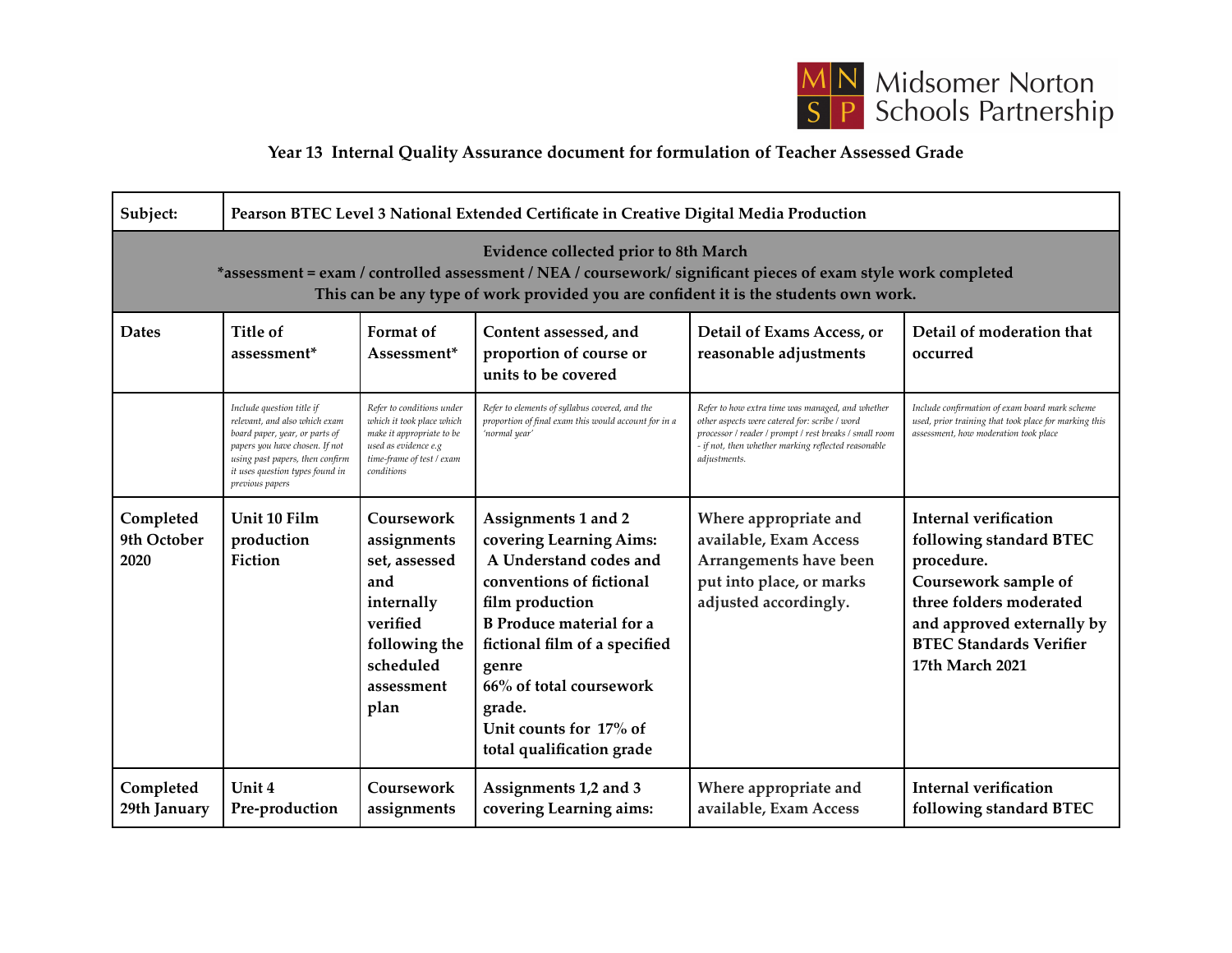

| 2021                    | Portfolio                              | set, assessed<br>and<br>internally<br>verified<br>following the<br>scheduled<br>assessment<br>plan | A Understand the<br>requirements of<br>pre-production of a digital<br>media product<br><b>B Carry out pre-production</b><br>for a digital media product<br>C Produce a pre-production<br>portfolio for a creative<br>media production<br>D Review pre-production<br>of a digital media product.<br>25% of total qualification<br>grade | Arrangements have been<br>put into place, or marks<br>adjusted accordingly.                                                                                                        | procedure.<br>The department has<br>moderated a range of<br>results - this covers<br>examples from different<br>grades / bands / levels, and<br>also samples of marking<br>from every teacher. All<br>teachers received in<br>department training on<br>marking, covering the<br>criteria from exam board<br>mark schemes across all<br>bands / levels or grades.                                        |
|-------------------------|----------------------------------------|----------------------------------------------------------------------------------------------------|----------------------------------------------------------------------------------------------------------------------------------------------------------------------------------------------------------------------------------------------------------------------------------------------------------------------------------------|------------------------------------------------------------------------------------------------------------------------------------------------------------------------------------|----------------------------------------------------------------------------------------------------------------------------------------------------------------------------------------------------------------------------------------------------------------------------------------------------------------------------------------------------------------------------------------------------------|
| Completed<br>Sept. 2020 | Unit 1<br>Representations<br>mock exam | Exam<br>conditions                                                                                 | Whole unit exam covering<br><b>Learning Aims:</b><br>A Media messages<br><b>B</b> Understanding media<br>messages<br>C Stylistic Codes<br>D Effects of media<br>messages<br>25% of total qualification<br>grade                                                                                                                        | Where appropriate and<br>available, Exam Access<br>Arrangements have been<br>put into place, or marks<br>adjusted accordingly.<br>25% extra time allowed for<br>eligible students. | Moderation of exam papers<br>by Media teachers to agree<br>grades following the<br>published mark scheme.<br>The department has<br>moderated a range of<br>results - this covers<br>examples from different<br>grades / bands / levels, and<br>also samples of marking<br>from every teacher. All<br>teachers received in<br>department training on<br>marking, covering the<br>criteria from exam board |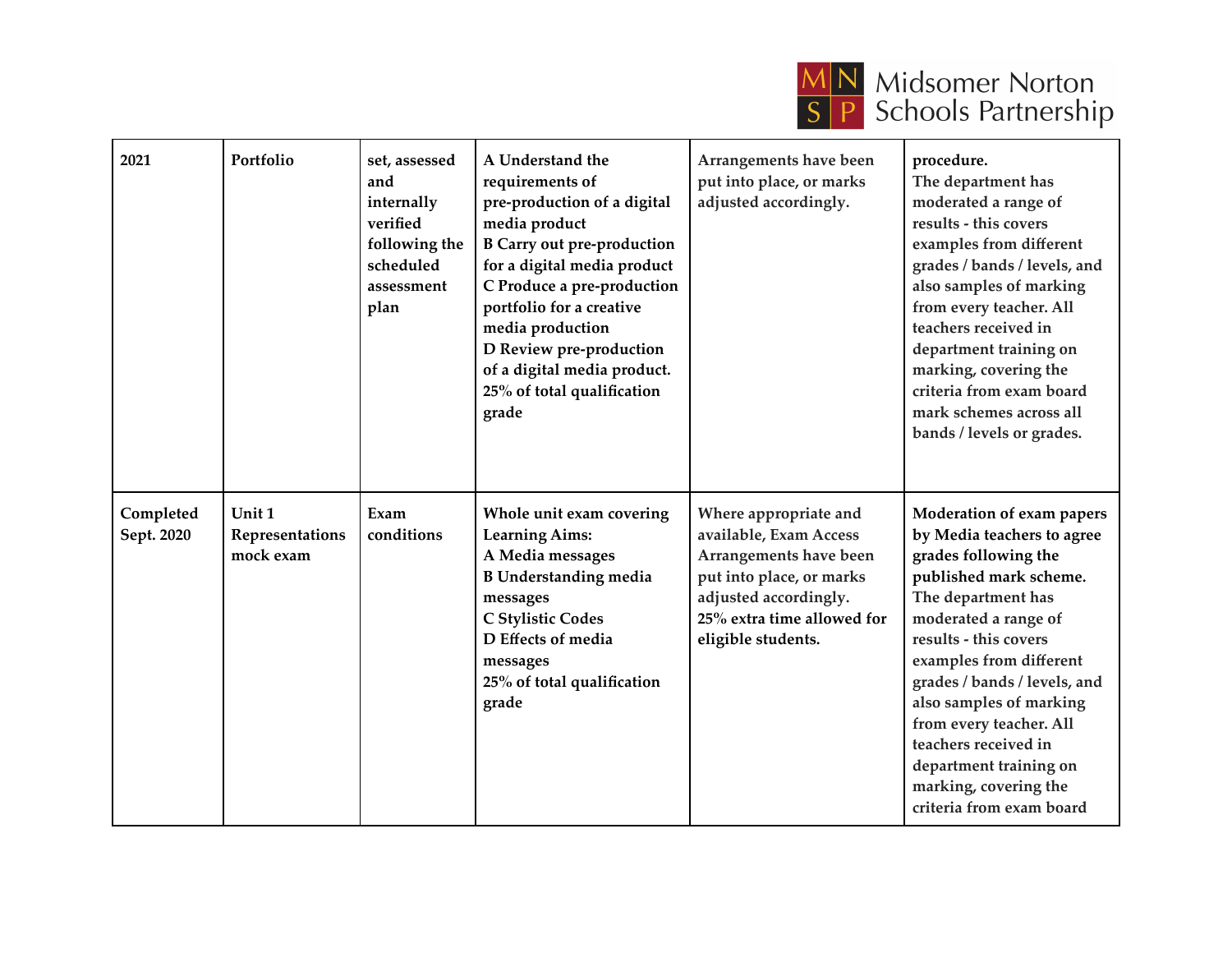

## **MN** Midsomer Norton<br>
S P Schools Partnership

|                        |                                                           |                                                                                      |                                                                                                                                                                                                                        |                                                                                                                                                                                    | mark schemes across all<br>bands / levels or grades.                                                                                                                                                                                                                                                                                                                                                                                                             |
|------------------------|-----------------------------------------------------------|--------------------------------------------------------------------------------------|------------------------------------------------------------------------------------------------------------------------------------------------------------------------------------------------------------------------|------------------------------------------------------------------------------------------------------------------------------------------------------------------------------------|------------------------------------------------------------------------------------------------------------------------------------------------------------------------------------------------------------------------------------------------------------------------------------------------------------------------------------------------------------------------------------------------------------------------------------------------------------------|
| Completed<br>Nov. 2020 | Unit 1<br>Representations<br>mock exam<br>Jan. 2019 paper | Exam<br>conditions.<br>Completed<br>by 3 students                                    | Whole unit exam covering<br><b>Learning Aims:</b><br>A Media messages<br><b>B</b> Understanding media<br>messages<br>C Stylistic Codes<br>D Effects of media<br>messages<br>25% of total qualification<br>grade        | Where appropriate and<br>available, Exam Access<br>Arrangements have been<br>put into place, or marks<br>adjusted accordingly.<br>25% extra time allowed for<br>eligible students. | Moderation of exam papers<br>by Media teachers to agree<br>grades following the<br>published mark scheme.<br>The department has<br>moderated a range of<br>results - this covers<br>examples from different<br>grades / bands / levels, and<br>also samples of marking<br>from every teacher. All<br>teachers received in<br>department training on<br>marking, covering the<br>criteria from exam board<br>mark schemes across all<br>bands / levels or grades. |
| January 2021           | Unit 1<br>Representations<br>January 2021<br>paper.       | External<br>Exam.<br>Completed<br>by 3 students<br>who opted to<br>take the<br>exam. | Whole unit exam covering<br><b>Learning Aims:</b><br>A Media messages<br><b>B</b> Understanding media<br>messages<br><b>C Stylistic Codes</b><br>D Effects of media<br>messages<br>25% of total qualification<br>grade | Where appropriate and<br>available, Exam Access<br>Arrangements have been<br>put into place, or marks<br>adjusted accordingly.<br>25% extra time allowed for<br>eligible students. | <b>Externally marked and</b><br>moderated.                                                                                                                                                                                                                                                                                                                                                                                                                       |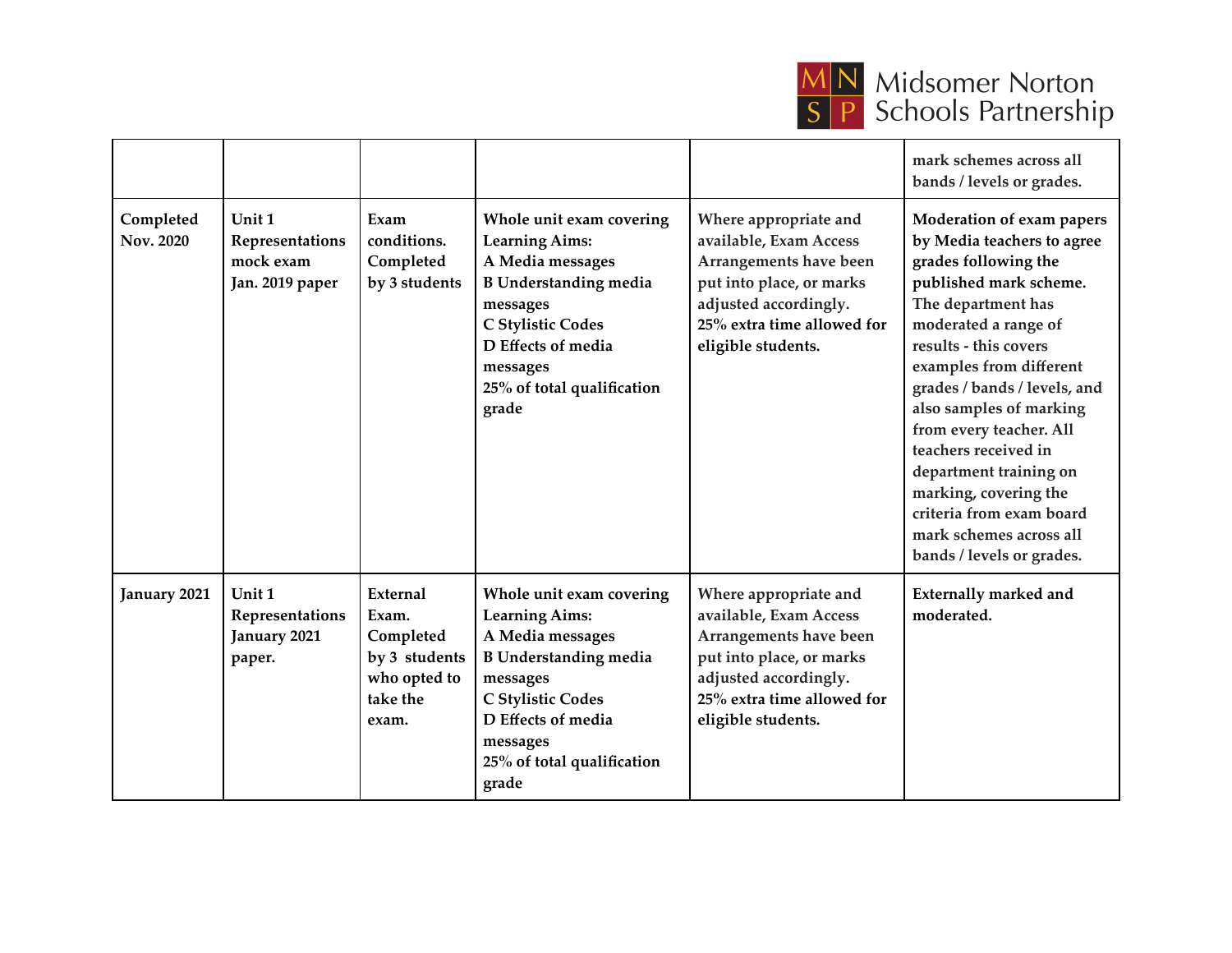

| <b>Evidence collected after 8th March</b><br>*assessment = exam / controlled assessment / NEA / coursework/ significant pieces of exam style work completed |                                                                                                                                                                                                                         |                                                                                                                                                        |                                                                                                                                                                                                                                     |                                                                                                                                                                                                                                                                                                                                                                                                                                                       |                                                                                                                                                                                                                                                                                                                                                                                                                                            |
|-------------------------------------------------------------------------------------------------------------------------------------------------------------|-------------------------------------------------------------------------------------------------------------------------------------------------------------------------------------------------------------------------|--------------------------------------------------------------------------------------------------------------------------------------------------------|-------------------------------------------------------------------------------------------------------------------------------------------------------------------------------------------------------------------------------------|-------------------------------------------------------------------------------------------------------------------------------------------------------------------------------------------------------------------------------------------------------------------------------------------------------------------------------------------------------------------------------------------------------------------------------------------------------|--------------------------------------------------------------------------------------------------------------------------------------------------------------------------------------------------------------------------------------------------------------------------------------------------------------------------------------------------------------------------------------------------------------------------------------------|
| <b>Dates</b>                                                                                                                                                | Title of<br>assessment*                                                                                                                                                                                                 | Format of<br>Assessment*                                                                                                                               | Content assessed, and<br>proportion of course                                                                                                                                                                                       | Detail of Exams Access, or<br>reasonable adjustments                                                                                                                                                                                                                                                                                                                                                                                                  | Detail of moderation that<br>occurred                                                                                                                                                                                                                                                                                                                                                                                                      |
|                                                                                                                                                             | Include question title if<br>relevant, and also which exam<br>board paper, year, or parts of<br>papers you have chosen. If not<br>using past papers, then confirm<br>it uses question types found in<br>previous papers | Refer to conditions under<br>which it took place which<br>make it appropriate to be<br>used as evidence e.g<br>time-frame of test / exam<br>conditions | Refer to elements of syllabus covered, and the<br>proportion of final exam this would account for in a<br>'normal year'                                                                                                             | Refer to how extra time was managed, and whether<br>other aspects were catered for: scribe / word<br>processor / reader / prompt / rest breaks / small room<br>- if not, then whether marking reflected reasonable<br>adjustments.                                                                                                                                                                                                                    | Include confirmation of exam board mark scheme<br>used, prior training that took place for marking this<br>assessment, how moderation took place                                                                                                                                                                                                                                                                                           |
| 22nd April<br>2021                                                                                                                                          | Unit 1<br>Representations<br>Jan. 2020 exam<br>paper                                                                                                                                                                    | Controlled<br>assessment                                                                                                                               | Whole unit controlled<br>assessment covering<br><b>Learning Aims:</b><br>A Media messages<br><b>B</b> Understanding media<br>messages<br>C Stylistic Codes<br>D Effects of media<br>messages<br>25% of total qualification<br>grade | <b>All Exam Access</b><br>Arrangements have been<br>put in place, suitable for<br>the task: extra time is built<br>into assessments; word<br>processors are provided<br>in-class; readers and<br>prompts are provided by<br>the class teacher; students<br>who require scribes are<br>supported. Any Exam<br>Access unable to be<br>covered has been noted,<br>and marks adjusted<br>accordingly.<br>25% extra time allowed for<br>eligible students. | Moderation of exam papers<br>by Media teachers to agree<br>grades following the<br>published mark scheme.<br>The department has<br>moderated a range of<br>results - this covers<br>examples from every grade,<br>and also samples of<br>marking from every<br>teacher. All teachers<br>received in department<br>training on marking,<br>covering the criteria from<br>exam board mark schemes<br>across all bands / levels or<br>grades. |
| 20th April:<br><b>Brief</b><br>released to                                                                                                                  | Unit 8<br>Responding to a<br>Commission                                                                                                                                                                                 | Controlled<br>assessment                                                                                                                               | Whole unit controlled<br>assessment covering<br><b>Learning Aims:</b>                                                                                                                                                               | <b>All Exam Access</b><br>Arrangements have been<br>put in place, suitable for                                                                                                                                                                                                                                                                                                                                                                        | Moderation of exam papers<br>by Media teachers to agree<br>grades following the                                                                                                                                                                                                                                                                                                                                                            |